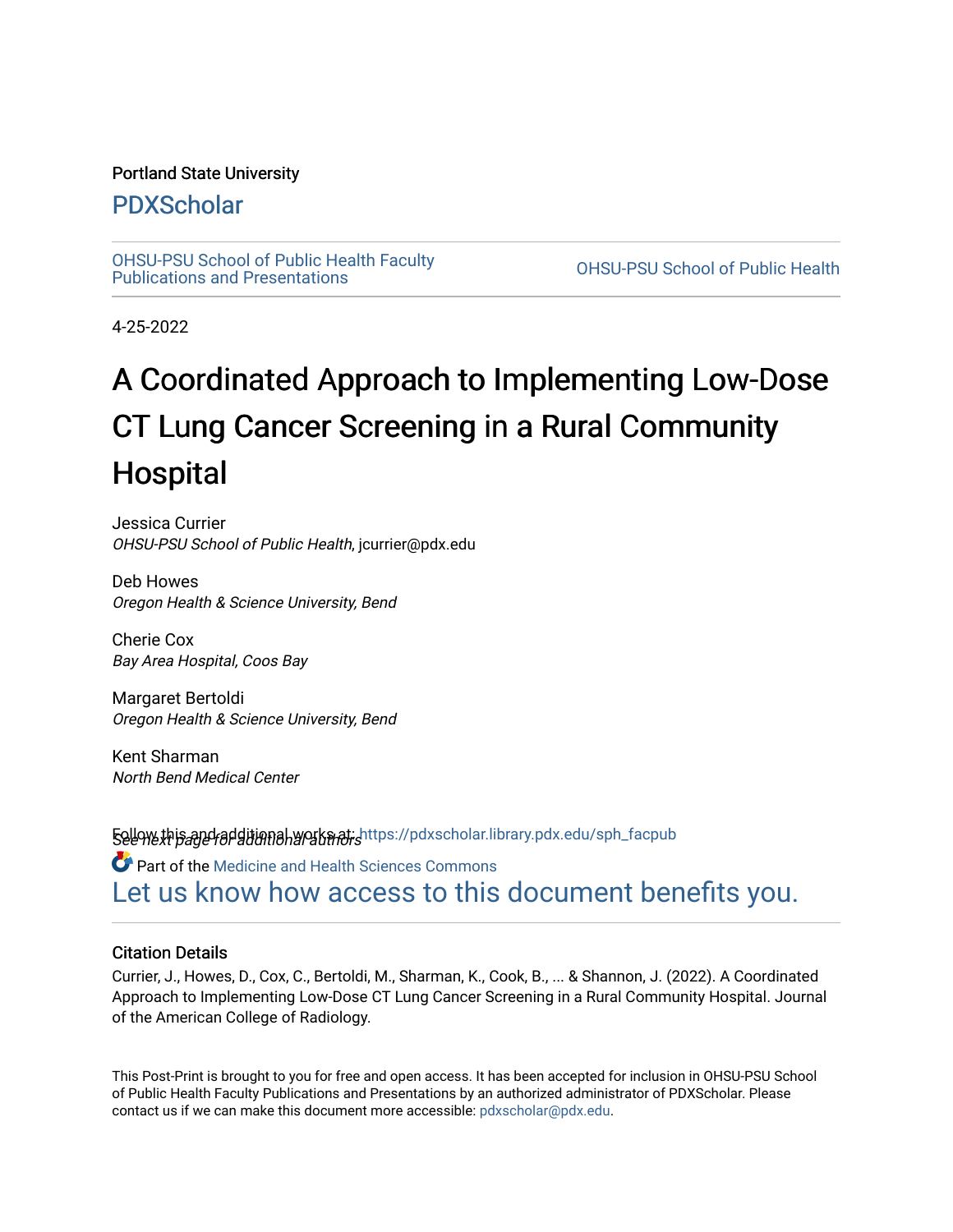### Authors

Jessica Currier, Deb Howes, Cherie Cox, Margaret Bertoldi, Kent Sharman, Bret Cook, Derek Baden, Paige E. Farris, Wesley Stoller, and multiple additional authors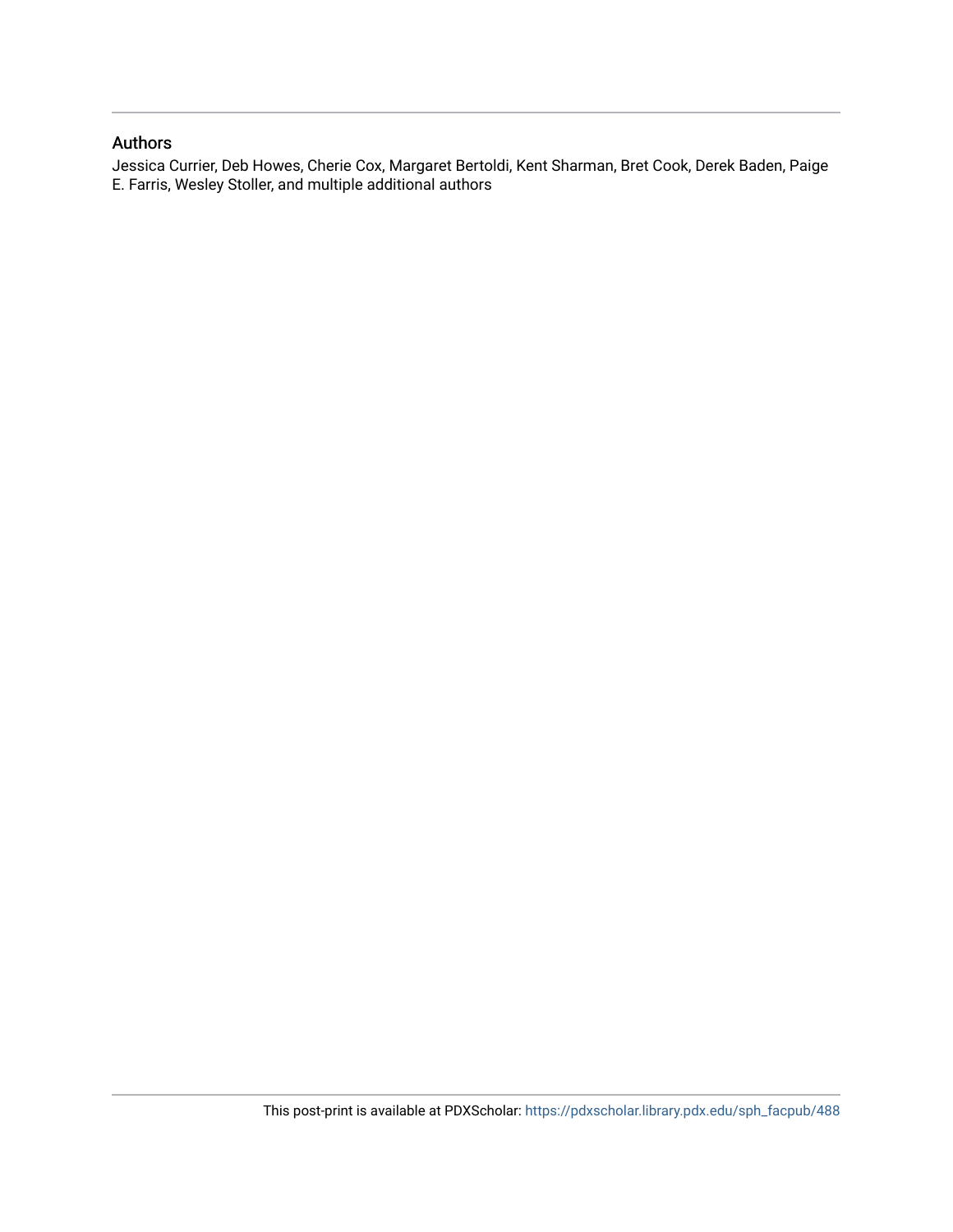### ORIGINAL ARTICLE

# A Coordinated Approach to Implementing Low-Dose CT Lung Cancer ९९२ Screening in a Rural Community Hospital

[a](#page-2-0)10 Jessica Currier, PhD<sup>a</sup>, De[b](#page-2-1) Howes, MSEd<sup>a</sup>, Cherie Cox, MSN, MBA/HCM, OCN<sup>b</sup>, M[a](#page-2-0)rgaret Bertoldi, MPH, BSN, RNª, Kent Sharman, MDª<sup>, [c](#page-2-2)</sup>, Bret Cook, MD<sup>[d](#page-2-3)</sup>, D[e](#page-2-4)rek Baden, RNª, Paige E. Farris, MSW <sup>[f](#page-2-5)</sup>, Wesley Stoller, MA<sup>[a](#page-2-0)</sup>, Jackilen Shannon, PhD<sup>[g,](#page-2-6)[h,](#page-2-7)[i](#page-2-8)</sup>

#### Abstract

Purpose: The authors describe a rural community hospital's approach to lung cancer screening using low-dose CT (LDCT) to address the high incidence of lung cancer mortality.

Methods: An implementation project was conducted, documenting planning, education, and restructuring processes to implement a lung cancer screening program using LDCT in a rural community hospital (population 64,917, Rural-Urban Continuum Code 5) located in a region with the highest lung cancer mortality in Oregon. The hospital and community partners organized the implementation project around five recommendations for an efficient and effective lung cancer screening program that accurately identifies high-risk patients, facilitates timely access to screening, provides appropriate follow-up care, and offers smoking cessation support.

Results: Over a 3-year period (2018-2020), 567 LDCT scans were performed among a high-risk population. The result was a 4.8-fold increase in the number of LDCT scans from 2018 to 2019 and 54% growth from 2019 to 2020. The annual adherence rate increased from 51% in 2019 to 59.6% in 2020. Cancer was detected in 2.11% of persons scanned. Among the patients in whom lung cancer was detected, the majority of cancers (66.6%) were categorized as stage I or II.

Conclusions: This rural community hospital's approach involved uniting primary care, specialty care, and community stakeholders around a single goal of improving lung cancer outcomes through early detection. The implementation strategy was intentionally organized around five recommendations for an effective and efficient lung cancer screening program and involved planning, education, and restructuring processes. Significant stakeholder involvement on three separate committees ensured that the program's design was relevant to local community contexts and patient centered. As a result, the screening program's reach and adherence increased each year of the 3-year pilot program.

Key Words: Low-dose computed tomography, lung cancer screening, rural community hospital, multifaceted implementation strategy

J Am Coll Radiol 2022; : - - . Copyright @ 2022 Published by Elsevier Inc. on behalf of American College of Radiology

### BACKGROUND

Lung cancer is the leading cause of cancer death in men and women [[1\]](#page-11-0). Although death rates nationally declined between 2014 and 2018, lung cancer accounted for 23%

<span id="page-2-8"></span><span id="page-2-7"></span>of all cancer deaths [[1\]](#page-11-0). Rural populations experience particularly stark disparities in lung cancer outcomes. Compared with urban areas, residents of rural areas are more likely to report smoking [\[2](#page-11-1)], have a higher incidence

<span id="page-2-3"></span><span id="page-2-2"></span><span id="page-2-1"></span><span id="page-2-0"></span>

| <sup>a</sup> Knight Cancer Institute, Oregon Health & Science University, Bend,<br>Oregon.<br><b>O4</b><br><sup>b</sup> Research Lead, Bay Area Hospital, Coos Bay, Oregon. | <sup>h</sup> Director, OCTRI Community and Collaboration Core, Oregon Clinical<br>and Translational Research Institute, Portland, Oregon.<br><sup>1</sup> Associate Director, Knight Cancer Institute's Community Outreach and |  |
|-----------------------------------------------------------------------------------------------------------------------------------------------------------------------------|--------------------------------------------------------------------------------------------------------------------------------------------------------------------------------------------------------------------------------|--|
| <sup>c</sup> North Bend Medical Center, Coos Bay, Oregon.                                                                                                                   | Engagement Program, Knight Cancer Institute, Oregon Health & Science                                                                                                                                                           |  |
| <sup>d</sup> Bay Area Hospital, Coos Bay, Oregon.                                                                                                                           | University, Bend, Oregon.                                                                                                                                                                                                      |  |
| <sup>e</sup> Gene Upshaw Memorial Tahoe Forest Cancer Center, Truckee, California.<br><sup>t</sup> Community Research Project Director, Knight Cancer Institute's Com-      | Corresponding author and reprints: Jessica Currier, PhD, Oregon Health &<br>Science University, Knight Cancer Institute, 250 NW Franklin Avenue,                                                                               |  |
| munity Outreach and Engagement Program, Knight Cancer Institute,                                                                                                            | #303, Bend, OR 97701; e-mail: currijes@ohsu.edu.                                                                                                                                                                               |  |
| Oregon Health & Science University, Bend, Oregon.                                                                                                                           | The authors state that they have no conflict of interest related to the ma-                                                                                                                                                    |  |
| <sup>8</sup> Oregon Health & Science University-Portland State University School of<br>Public Health, Portland, Oregon.                                                     | terial discussed in this article. Drs XXX are XXX.<br>Q5Q6                                                                                                                                                                     |  |
|                                                                                                                                                                             |                                                                                                                                                                                                                                |  |

<span id="page-2-6"></span>Copyright © 2022 Published by Elsevier Inc. on behalf of American College of Radiology 1546-1440/22/\$36.00 <sup>n</sup> <https://doi.org/10.1016/j.jacr.2022.02.041> 1

<span id="page-2-5"></span><span id="page-2-4"></span>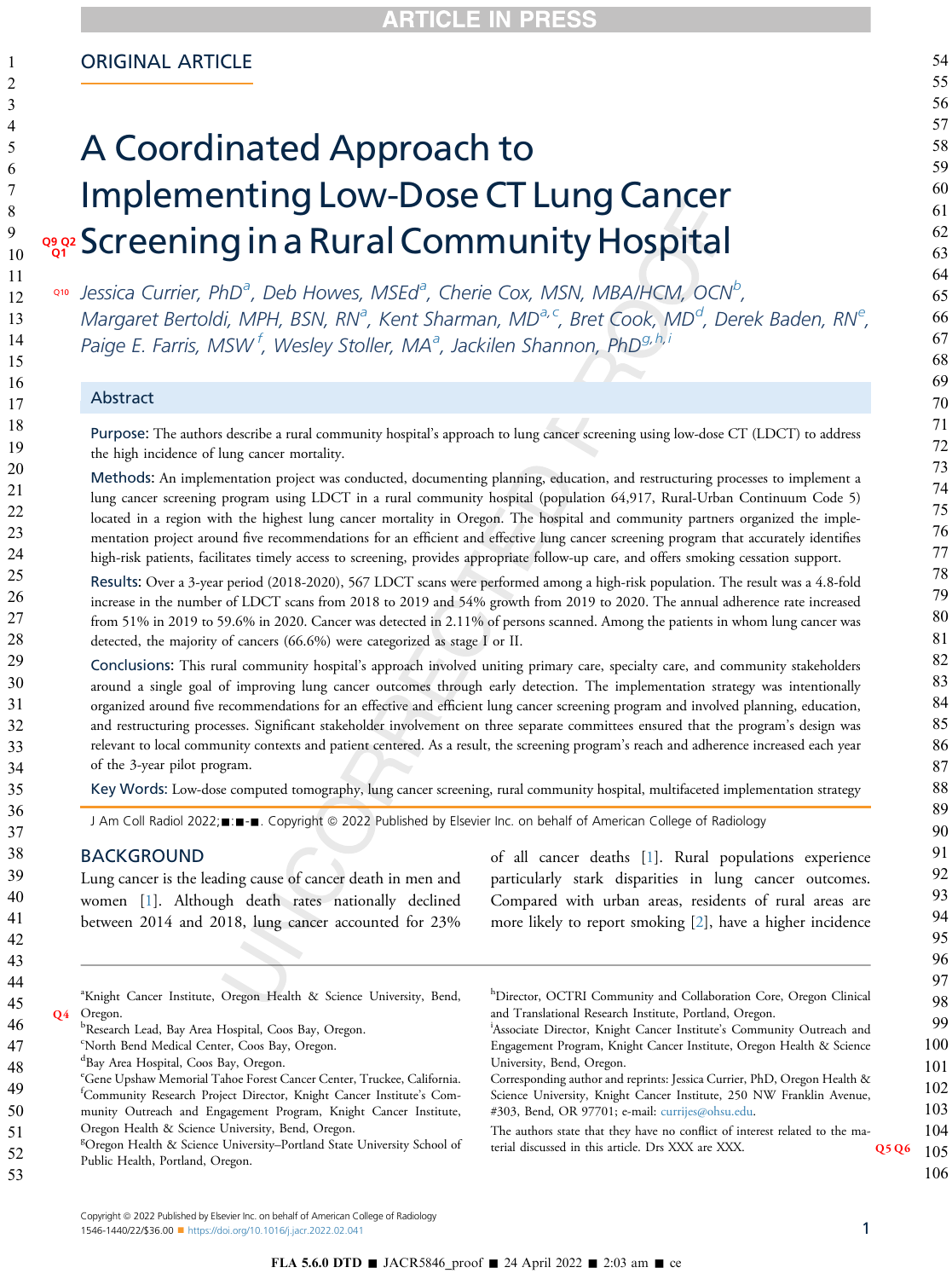of lung cancer, tend to be diagnosed at a later stage of disease, and are more likely to die of lung cancer once diagnosed [\[3](#page-11-2),[4](#page-11-3)]. Nearly one in five Americans live in a rural area defined by Rural-Urban Continuum Codes 4 to 9 [\[5](#page-11-4)]. Early detection is imperative in improving lung cancer survival rates and has the potential to save lives  $[6,7]$  $[6,7]$  $[6,7]$  $[6,7]$ . Approximately 56.3% of patients with lung and bronchus cancer survived when the disease was detected when localized (ie, confined to primary site) [[8\]](#page-12-1). The survival rate substantially decreases to 29.7% when detected in regional stage (ie, cancer has spread to lymph nodes) and 4.7% if detected in the distant stage (ie, cancer has metastasized to other organs) [\[8](#page-12-1)]. 107 108 109 110 111 112 113 114 115 116 117 118 119

Results from the National Lung Cancer Screening Trial showed that annual low-dose CT (LDCT) lung cancer screening for adults with histories of cigarette smoking resulted in a 20% relative reduction in lung cancer mortality [[9-13](#page-12-2)]. In 2013, the US Preventive Services Task Force (USPSTF) published a grade B recommendation specifying annual LDCT screening eligibility criteria on the basis of age and smoking history [\[11](#page-12-3),[13-16\]](#page-12-4). More recently, the USPSTF revised the grade B recommendation, expanding the definition of high risk for lung cancer by lowering the age to start screening from 55 to 50 and smoking history from 30 to 20 pack-years over a lifetime [\[17](#page-12-5)]. This revised recommendation significantly expanded lung cancer screening guidelines to include more high-risk patients, including populations that have a higher risk for lung cancer, including African Americans and women [[18\]](#page-12-6). 120 121 122 123 124 125 126 127 128 129 130 131 132 133 134 135

The availability of LDCT screening is increasing in rural settings. In 2019, 51% of rural hospital-based radiology facilities offered lung cancer screening using LDCT across Oregon [\[19](#page-12-7)]. Increased availability of lung cancer screening brings greater attention to the importance of LDCT screening for lung cancer to be implemented properly as a cohesive program supporting patients throughout the entire screening process, from prescreening to postscreening follow-up care, including smoking cessation support. The effectiveness of lung cancer screening using LDCT rests upon providing a continuum of care spanning from accurately identifying high-risk patients to screen, facilitating access to screening, providing appropriate followup care, and offering smoking cessation support. LDCT lung cancer screening in rural community hospitals is often viewed as an episodic event rather than a continuum of care [[20](#page-12-8)]. Preliminary data showed this to be the case among hospital-based radiology facilities in rural Oregon in 2019. Although more than half of these facilities perform LDCT screening, few approach it as a continuum of care. 136 137 138 139 140 141 142 143 144 145 146 147 148 149 150 151 152 153 154 155 156

A multidisciplinary panel of experts convened in 2013 and provided practical guidance on lung cancer surveillance. The 12-member panel consisted of health care providers, insurers, integrated delivery systems, health economists, clinician researchers, cancer researchers, and patient advocacy groups [[21\]](#page-12-9). The panel proposed five recommendations, or core standards, necessary for an effective and efficient LDCT lung cancer screening program: (1) accurately identify patients eligible for screening, (2) provide access to screening at qualified facilities for eligible patients, (3) ensure appropriate followup for positive and negative screening results, (4) promote continuous quality improvement of screening programs and downstream care, and (5) provide smoking cessation support for all current smokers [\[21](#page-12-9)]. The panel's recommendations are a best-practice framework addressing the full screening spectrum, from prescreening to postscreening into follow-up care. In this report, we describe how a rural community hospital followed a multifaceted implementation strategy to design and execute a lung cancer screening program guided by an expert panel's recommendations for an efficient and effective program in an effort to reduce lung cancer mortality in the rural region.

### **METHODS**

The purpose of this project was to facilitate the adoption and integration of an LDCT lung cancer screening program in a rural Oregon county by adapting a published multifaceted implementation strategy. The implementation strategy involved planning, education, and restructuring processes involving staffing, workflow, processes, and systems. The setting was a 130-bed acute care community hospital located in rural Oregon. The community hospital serves a rural county in southwestern Oregon (population 64,917, Rural-Urban Continuum Code 5) [\[22\]](#page-12-10) and had the highest age-adjusted lung cancer mortality rates in the state between 2015 and 2019 (47.9 per 100,000 people) [\[23](#page-12-11)]. The age-adjusted lung cancer incidence rate (2014-2018) was 67.4 per 100,000 people, higher than Oregon (52.6 per 100,000) and national (57.3 per 100,000) incidence rates [\(Table 1\)](#page-4-0) [\[24](#page-12-12)]. The self-reported smoking rate among residents in the rural county is the second highest (27.6%) in Oregon [[28\]](#page-12-13). The rural county is more than a 5-hour drive  $\mathbf{Q}^7$ from the closest National Cancer Institute–accredited cancer center and academic medical center.

This program reached out to all male and female adult residents of the rural county who met the 2013 USPSTF and CMS screening guidelines for high risk. Specifically, the program was focused on screening patients 55 years and older with 30-pack-year smoking histories [[17,](#page-12-5)[25](#page-12-14)]. Note that the program was initiated before changes in USPSTF recommendations and followed the CMS guidelines for defining high risk. Characteristics of the patients screened are shown in [Table 1.](#page-4-0)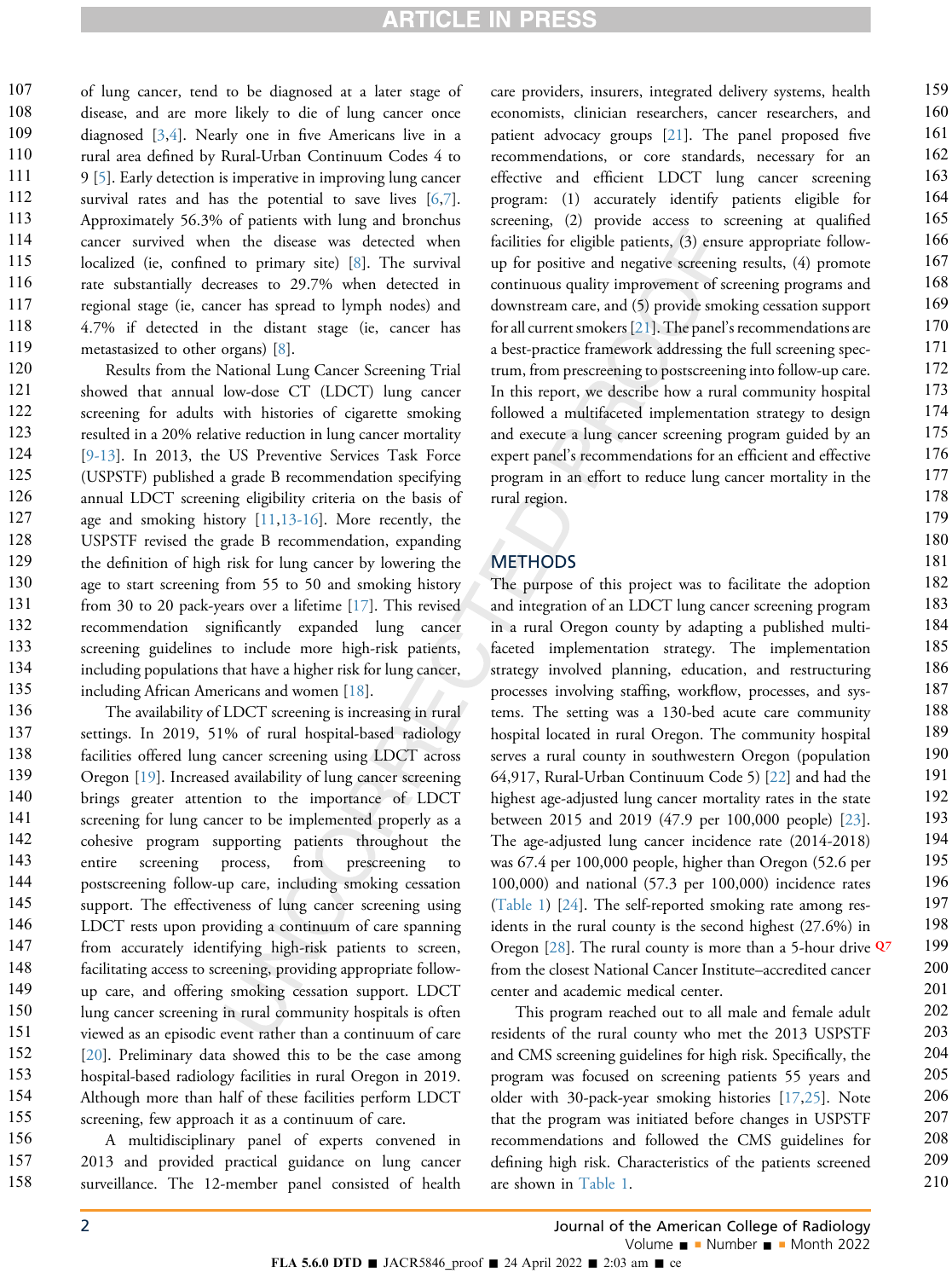<span id="page-4-0"></span>

| Characteristic                                                                | <b>Patients Screened</b> | Coos County* [22] | Oregon $*$ [25] |  |
|-------------------------------------------------------------------------------|--------------------------|-------------------|-----------------|--|
| Population                                                                    | 567                      | 64,389            | 4,217,737       |  |
| Race/ethnicity                                                                |                          |                   |                 |  |
| White alone, not Hispanic or Latino                                           | 71.25% (404 of 567)      | 84.9%             | 75.1%           |  |
| Hispanic or Latino                                                            | $0.71\%$ (4 of 567)      | 6.8%              | 13.4%           |  |
| Black or African American alone                                               |                          | 0.6%              | 2.2%            |  |
| Asian alone                                                                   | 1.59% (9 of 567)         | 1.3%              | 4.9%            |  |
| Two or more races                                                             |                          | 4.4%              | 4.0%            |  |
| American Indian or Alaskan Native                                             |                          | 3.0%              | 1.8%            |  |
| Native Hawaiian or other Pacific Islander                                     |                          | 0.3%              | 0.5%            |  |
| Unknown                                                                       | 2.82% (16 of 567)        |                   |                 |  |
| Not reported                                                                  | 23.63% (134 of 567)      |                   |                 |  |
| Age (44% of Coos County population $>50$ y;<br>34% of US population $>50 y$ ) |                          |                   |                 |  |
| Persons 50-64 y                                                               | 39.15% (222 of 567)      | 23.98%            | 17%             |  |
| Persons 65-74 y                                                               | 53.09% (301 of 567)      | 11.63%            | 6.4%            |  |
| Persons $\geq$ 75 y                                                           | 7.760% (44 of 567)       | 8.85%             | 6.4%            |  |
| Persons in poverty                                                            |                          | 15.6%             | 12.6%           |  |
| Adult cigarette smoking [28]                                                  | 100% (567 of 567)        | 27.6%             | 17.6%           |  |

<span id="page-4-1"></span>\*Coos County and Oregon populations reflect all residents, not just those who may meet the screening criteria.

Data to evaluate the effectiveness of the lung cancer screening program were collected by the clinical trials coordinator to test the effectiveness of the implementation strategy on the primary outcomes of interest, program reach and adherence. The clinical trials coordinator who coordinated the lung cancer screening program collected information from patients who were screened and tracked them through the screening process. Data collected included deidentified demographics of the patients who were screened (age and race), number of baseline and annual/follow-up scans performed, adherence rate of follow-up scans, number of patients who were referred but not screened, screening date, Lung Imaging Reporting and Data System (Lung-RADS)- assessment, the number scans performed, and cancer stage and type when cancer was detected. Implementation strategy process data included the number of provider and community stakeholders involved in planning strategies and types of planning strategies. Education strategy data included the number and type of attendees at LDCT lung cancer screening education events. Restructuring strategy data collected included the number and types of workflow redesign, number of staff members, and allocation of staff time to coordinate the screening program and collect program performance data.

#### Implementation Strategy

We adapted a multicomponent implementation strategy using Powell et al's [[29\]](#page-12-15) compilation of implementation strategies grouped into implementation processes. The implementation strategy was used to facilitate the adoption and integration of the LDCT lung cancer screening into the community hospital's and referring primary care providers' (PCP) routine practice. The strategy was composed of three implementation processes that included planning, education, and restructuring at the health system, provider, and community stakeholder and consumer/patient levels. Planning processes included designing pre- through postscreening workflow processes. Education processes guided the training of PCPs and other medical professionals about lung cancer incidence and mortality in the region and LDCT lung cancer screening. Restructuring processes involved examination of the community hospital's infrastructure, including personnel, technology, software, and equipment.

#### Outcome Measures

The effectiveness of this multifaceted implementation strategy in facilitating the adoption and integration of the lung cancer screening program intervention was assessed through the outcome measures reach and adherence. Reach is the "the proportion of eligible patients that participated in the lung cancer screening program" [\[30](#page-12-16)]. Assessed at the consumer/patient level, adherence is defined as "having the next scheduled LDCT within 90 days of its annual due date or the readjusted due date if a short-interval scan had been ordered" [\[31](#page-12-17)].

The expert panel's five recommendations for an efficient and effective lung cancer screening program framed our approach. Planning, education, and restructuring implementation processes applied in the lung cancer screening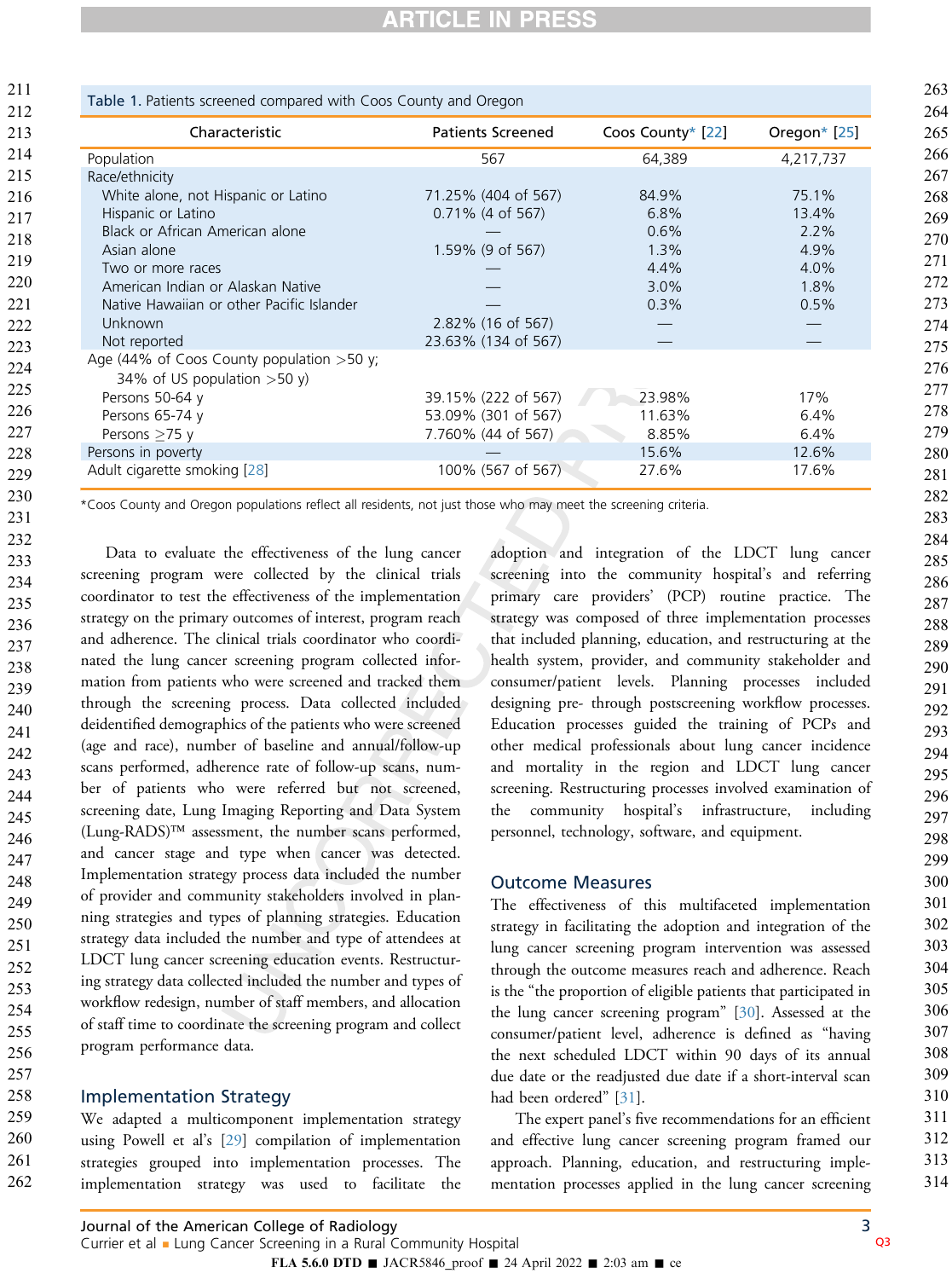program were organized and executed according to the recommendations, which are as follows: (1) accurately identify patients eligible for screening, (2) provide access to screening at qualified facilities for eligible patients, (3) ensure appropriate follow-up for positive and negative screening results, (4) promote continuous quality improvement of screening programs and downstream care, and (5) provide smoking cessation support for all current smokers [[21](#page-12-9)].

### Comprehensive LDCT Lung Cancer Screening Program

Recommendation #1: Identify Patients for Screening. PCPs are integral to an LDCT lung cancer screening program for their role in identifying high-risk patients on the basis of the USPSTF recommendation and referring these patients for lung cancer screening. For this project, PCPs are inclusive of advanced practice practitioners including nurse practitioners and physician assistants. PCPs are ideally positioned to support their patients in assessing symptoms and determining if lung cancer screening is appropriate as well as coordinating care and managing comorbidities after LDCT scans [[32\]](#page-12-18). They assess patient eligibility using electronic medical records and through care appointments, conduct shared decision-making conversations with their patients about LDCT screening before referring them for lung cancer screening, order the screening, and support follow-up care after screening. The importance of shared decision making between providers and patients is demonstrated in reimbursement procedures outlined by CMS and the Patient Protection and Affordable Care Act (ACA) lung cancer screening policies. 328 329 330 331 332 333 334 335 336 337 338 339 340 341 342 343 344 345 346 347

Implementation planning processes involved collecting and incorporating the consumer/patient perspective into the design of the lung cancer screening program. Four focus groups were conducted as part of a community needs assessment. Patients provided feedback on the ideal lung cancer screening program, program accessibility, and strategies to effectively communicate the benefits of early detection of lung cancer through LDCT screening to patients in the rural area. Results informed the program's structure and operating procedures ensuring the screening program was accessible and patient centered. 348 349 350 351 352 353 354 355 356 357 358

Planning processes also involved engaging community stakeholders in the program's design. The community hospital collaborated with a National Cancer Institute– designated comprehensive cancer center to consult on the screening program's design, with significant input and engagement from local stakeholders. A community-clinical advisory group was established to facilitate stakeholder engagement in the screening program's design and 359 360 361 362 363 364 365 366

implementation. With an outward, community-facing orientation, the community-clinical advisory group was a forum for open communication between the hospital's cancer program and PCPs, the community-clinical advisory group served as a vehicle for collaboration on community cancer prevention and cancer screening initiatives. Although no patients were a part of the community-clinical advisory group's initial work on the screening program's design and implementation, the group's membership is expanding to include consumers/patients who were screened for lung cancer at the community hospital.

Implementation education processes intentionally engaged primary care and other health care professionals through a series of education and training events. These processes had a dual objective of informing PCPs and other health care professionals about lung cancer incidence and mortality in the region and providing training and education on LDCT lung cancer screening. The community hospital provided several training opportunities for PCPs on engaging with their patients in shared decision making about lung cancer screening. Trainings was offered in several formats, including grand rounds, an annual community cancer educational program that included a session on preventive service delivery in the primary care setting and doctor-patient communication of health behavioral change, as well as webinars on lung cancer screening topics. Printed educational materials with shared decision-making information and resources (a shared decision-making toolkit, a decision memo for lung cancer with LDCT) were distributed by the community hospital to six provider practices at three separate clinics participating in the pilot program. PCP members of the community-clinical advisory group helped guide the development, format, and content of shared decision-making education and resources provided to PCPs participating in the lung cancer screening pilot program.

Six PCP practices piloted the LDCT screening program with the community hospital. They received training on identifying high-risk patients using the USPSTF revised grade B recommendation and information on referral, screening, and postscreening follow-up care processes, including smoking cessation support for screened patients. The six provider practices from three clinics were oriented to LDCT screening as a continuum of care and their roles in referring eligible patients, supporting follow-up care, and providing access to smoking cessation support. The clinical trials coordinator, who also coordinated the LDCT screening program, facilitated ongoing communication and outreach with the practices to share information and provide ongoing support to ensure that LDCT screening was a care continuum in partnership with primary care rather than an episodic event. The LDCT screening continuum is shown in [Figure 1.](#page-6-0)

4 Journal of the American College of Radiology Volume  $\blacksquare$  - Number  $\blacksquare$  - Month 2022

FLA 5.6.0 DTD  $\blacksquare$  JACR5846\_proof  $\blacksquare$  24 April 2022  $\blacksquare$  2:03 am  $\blacksquare$  ce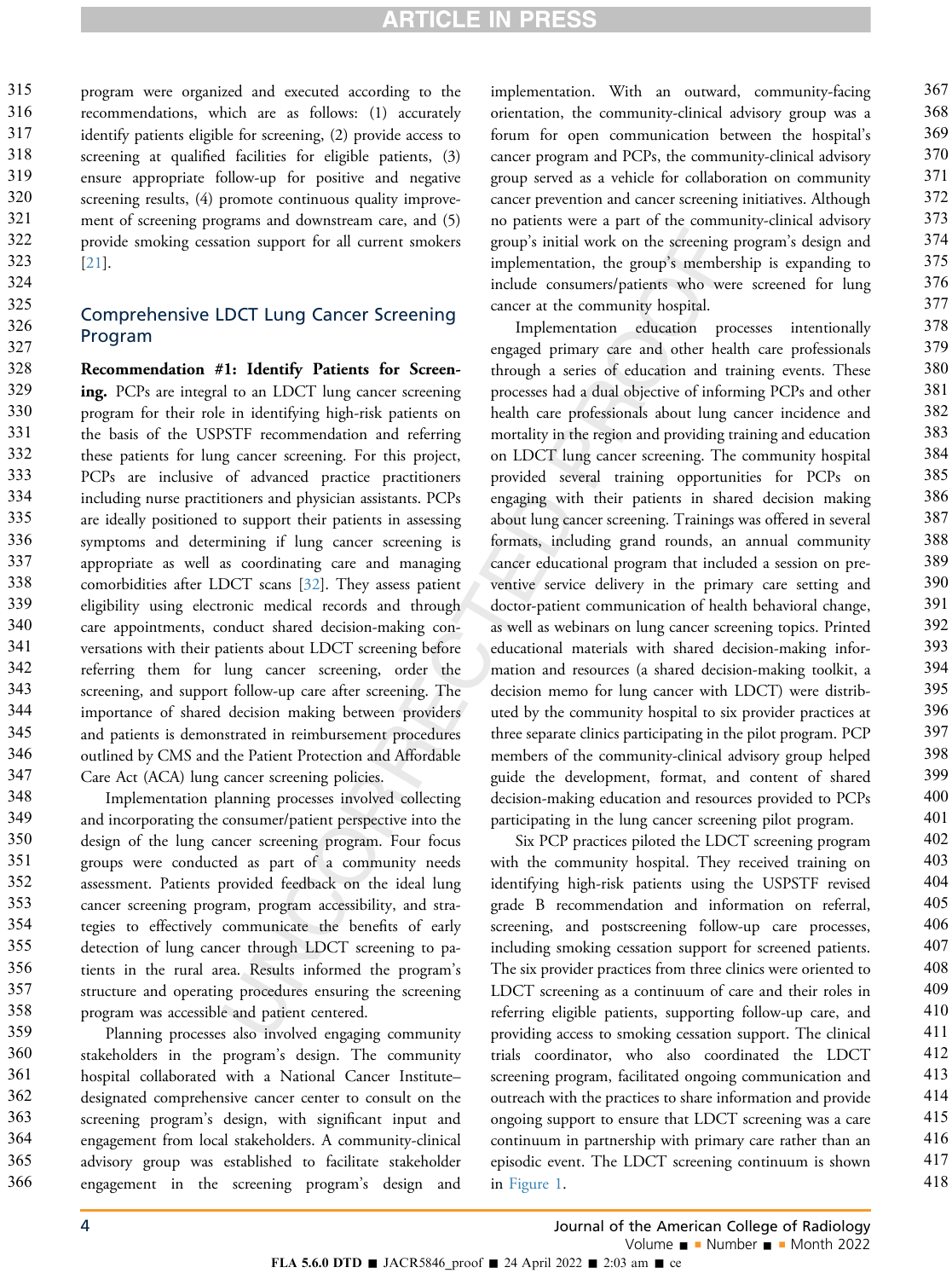

 

<span id="page-6-0"></span>

Fig. 1. Lung cancer screening program. LDCT  $=$  low-dose CT.

Recommendation #2: Ensure Access to Screening for Eligible Patients. Providing access to LDCT programs is broader than patients' undergoing a scan when they want or need one. Per the expert panel's proposed recommendation, access spans health system and infrastructure issues, adherence to ACA policy, implementation of the USPSTF grade B recommendation, and required participation in the ACR registry. An effective and efficient LDCT program required amending a health system's infrastructure not only to support patient care through the screening continuum but also in response to requirements for CMS reimbursement (ie, electronic medical record content, screening scheduling, and billing).

Implementation planning processes examined and developed internal (community hospital) systems and external (interface with PCP referrals) workflow processes. A multidisciplinary lung cancer screening committee guided this work, examining and designing systems and workflow processes for each component of the lung cancer screening process, referral to postscreening follow-up, and smoking

cessation support. Planning processes also involved identifying and adhering to CMS and ACA reporting requirements and gaining ACR Lung Cancer Screening Registry membership.

Implementation restructuring processes involved evaluating the community hospital's existing infrastructure (ie, personnel, technology, software, and equipment) to determine if appropriate trained personnel, staffing, equipment, and software were in place to carry out the program and where changes were needed. [Figure 2](#page-6-1) shows system processes and workflows along the LDCT screening continuum that were a part of the multifaceted implementation strategy.

Recommendation #3: Postscreening Follow-Up. The Lung-RADS classification system was followed to categorize all LDCT scans. Lung-RADS is a tool designed to standardize lung cancer CT reporting and interpretations and to facilitate outcome monitoring [\[33](#page-12-19)]. The classification system consists of six categories ranging from negative (Lung-RADS 1) to suspicious with a  $>15\%$  change of malignancy (Lung-RADS 4X) [\[33](#page-12-19)]. Per the Lung-RADS Version 1.1 Assessment Category matrix, "follow-up" or management scans are those recommended in response to abnormalities found at baseline or at any future annual scan; these are considered diagnostic scans [\[33](#page-12-19)]. All patients with scans categorized as Lung-RADS 1 or Lung-RADS 2 were recommended to continue with annual LDCT scanning. Planning processes involved the development of procedures to support all patients through the postscreening phase of the program. The community-clinical advisory group led this process and evaluated procedures jointly implemented by the community hospital and PCPs. Processes included a sequence of events that would occur to support patients with normal and abnormal findings. For negative results, the community hospital notified patients that the results of their

<span id="page-6-1"></span>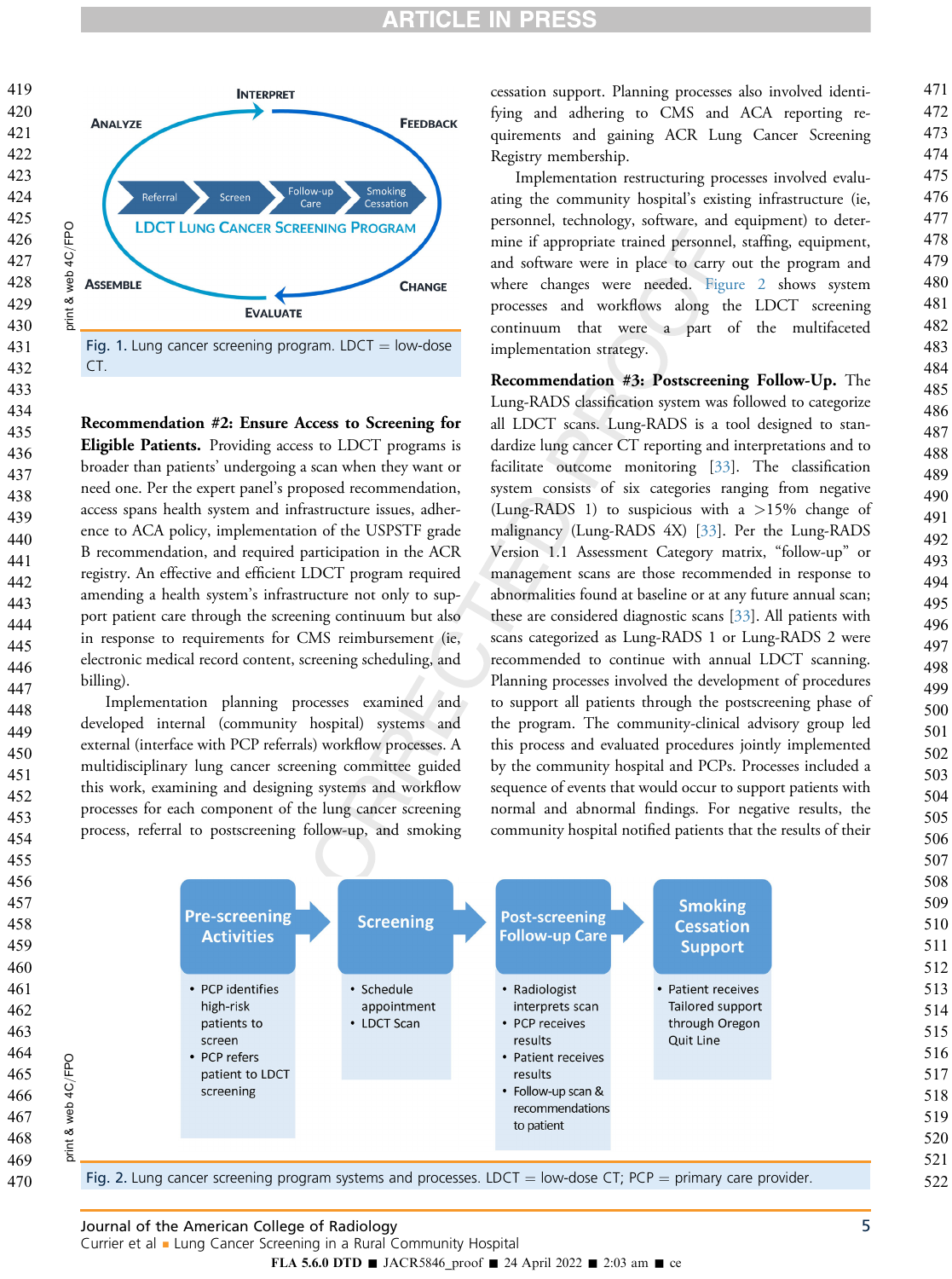scans were available from their PCPs. PCPs discussed the negative results with their patient and referred them for annual follow-up screening. A nurse navigator was not involved with patients whose findings were negative. The hospital mailed scheduling reminders to individuals and their PCPs 1 month before the 12-month anniversary of the initial baseline scan. 523 524 525 526 527 528 529

For patients whose scans were categorized as Lung-RADS 3 (lung nodule probably benign) or Lung-RADS 4A (lung nodule suspicious), a radiologist with the community hospital notified their PCPs. The hospital followed up with letters to these patients notifying them that their results were available from their PCPs. PCPs informed patients of their results and discussed next steps, including referral to specialists to discuss and address the abnormal finding. Patients with abnormal findings were referred by their PCPs for follow-up scans 6 months after their initial scans. The hospital sent these individuals' PCPs scheduling reminders 1 month before the date of the 6-month follow-up scans. A nurse navigator was not involved with patients with scans categorized as Lung-RADS 3 or 4X. 530 531 532 533 534 535 536 537 538 539 540 541 542 543 544

For patients in whom lung cancer was detected, a radiologist communicated this information to their PCPs, who then informed their patients. A nurse navigator provided support by facilitating communication among patients, their PCPs, and oncology to ensure timely access to specialty care. An oncologist practice contracted with the community hospital was able to treat and manage patients who received lung cancer diagnoses after LDCT scans, alleviating the need for patients to travel to an urban center to receive cancer treatment. In some cases, follow-up care was provided via telemedicine. 545 546 547 548 549 550 551 552 553 554 555

Recommendation #4: Promote Continuous Quality Improvement. Continuous quality improvement was prioritized as a key component of an effective and efficient LDCT program. A quality standardization training team was established as an outcome of the planning and restructuring processes to monitor and ensure patient safety and security. Referral screening and follow-up care processes were examined on a continuous basis. The Model for Improvement [\[34\]](#page-12-20) guided a series of rapid improvement cycles (i.e., plan-do-study-act). 556 557 558 559 560 561 562 563 564 565 566

Recommendation #5: Smoking Cessation Support. Lung cancer screening presents an opportunity for discussions regarding smoking cessation with smokers. To that end, smoking cessation support is a vital component of the screening continuum. Planning processes included establishing referral pathways for all consumers/patients who had LDCT scans to the Oregon Tobacco Quit Line, initiated by their PCPs. The Oregon Tobacco Quit Line is a telephone-567 568 569 570 571 572 573 574

and web-based counseling service to help Oregonians quit using tobacco and nicotine products [\[35](#page-12-21)]. Smoking cessation support provided through the quit line was tailored to the needs of each individual. Strategies for behavioral change, including changing routines, tips for dealing with urges, and methods to quit smoking, were shared with callers. Smoking cessation support was not provided at the local level through the community hospital or primary care practices. Offering smoking cessation locally and tracking the number of consumers/ patients accessing cessation support services are future aims of the screening program.

### RESULTS

### Implementation Strategy Outcomes: Planning, Education, and Restructuring **Processes**

Planning Processes. Three unique stakeholder committees informed the implementation strategy. The multidisciplinary community-clinical advisory group engaged community stakeholders in the screening program's design and objective of improving lung cancer survival rates through early detection. Composed of 15 members, the community-clinical advisory group included PCPs, surgeons, physician assistants, nurse practitioners, and the medical director for a network of five outpatient care clinics in the area. Participating hospital staff members included medical and radiation oncologists, administrators, the clinical trials coordinator (who also coordinated the lung cancer screening program), and the education director. A second multidisciplinary committee, the lung cancer screening committee, had an internal focus on examining and designing systems and workflow processes for each component of the lung cancer screening process, referral to postscreening follow-up, and smoking cessation support. The 14-member committee consisted of researchers, community engagement specialists, radiologists, oncologists, primary care, hospital administration, and the clinical trials coordinator.

Finally, the quality standardization training team monitored the screening program to ensure an effective and efficient screening program that prioritized patient safety and security.

Education Processes. A total of 11 unique education and training events were provided to PCPs and other medical staff members to raise awareness of lung cancer incidence and mortality in the region and the benefits of cancer early detection through LDCT screening. Training on LDCT screening, screening criteria, and shared decision making was provided to PCPs. A shared decision-making toolkit was

6 Journal of the American College of Radiology Volume  $\blacksquare$  - Number  $\blacksquare$  - Month 2022

FLA 5.6.0 DTD  $\blacksquare$  JACR5846\_proof  $\blacksquare$  24 April 2022  $\blacksquare$  2:03 am  $\blacksquare$  ce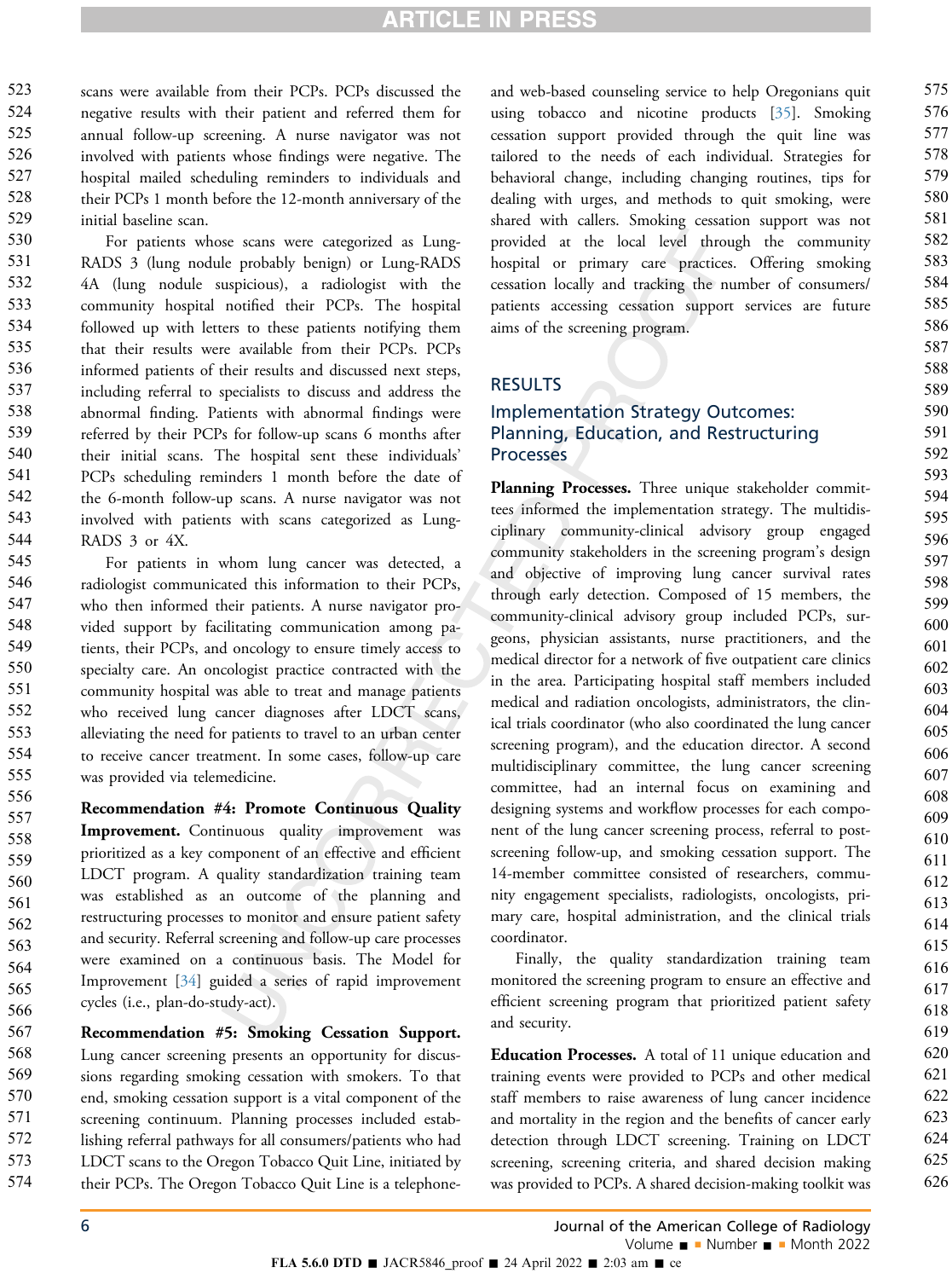developed and provided to the six provider practices participating in the pilot program. Other providers, including physician assistants, nurses, technicians, and medical assistants, received training that was tailored to their specific to their roles in the screening program. 

Restructuring Processes. Restructuring processes led to identification of the need for screening program personnel to manage and run the program. A program coordinator and nurse navigator were identified as necessary personnel for the screening program. Hospital staff members were assigned to these roles. The clinical trials coordinator assumed coordination of the screening program in addition to their other duties. About 50% of their time on a daily basis, or 0.5 full-time equivalents, is dedicated to coordinating and managing the lung cancer screening program. A nurse navigator with the community hospital also assumed additional duties supporting patients with a lung cancer diagnosis. Their time or full-time equivalents spent on the lung cancer screening program varied and was influenced by the number of patients with lung cancer diagnoses and in need of their support. Other restructuring processes included membership in the ACR Lung Cancer Screening Registry, changes to the electronic medical record and billing codes, and internal processes to ensure compliance with ACA and CMS policy. 

#### Outcome Measures: Reach and Adherence

Six provider practices from three separate clinics participated in the pilot program and referred their patients to the community hospital for LDCT lung cancer screening. Between May 2018 and December 2020, a total of 567 LDCT scans were performed. The majority of the patients who were screened were between the ages of 65 and 69 years and identified as being white. The program's reach (ie, the proportion of eligible patients who participated in the screening program) [[30\]](#page-12-16) increased between 2018 and 2020. We characterized the "screen-eligible adults" as patients who reside in the county who are 55 or older and have smoking histories. We recognize that this is a substantial overestimate of the number eligible for screening. This approach to characterizing our denominator will result in an underestimate of reach but will allow us to identify change in reach. In 2020, approximately 6.93% of eligible adults were screened (318 of the 4,611 adults 55 and older who smoke cigarettes) [\[36](#page-12-22)], compared with 4.47% in 2019 (206 of the 4,611 adults 55 and older who regularly smoke cigarettes) [[36\]](#page-12-22) and 0.93% in 2018 (43 of the 4,611 adults 55 and older who smoke cigarettes) [[36\]](#page-12-22) [\(Fig. 3](#page-8-0)). The increase in reach was driven by new patients referred for lung cancer screening and undergoing baseline scans. The adherence rate, defined as having the next scheduled LDCT scan within 90 days of its annual due

<span id="page-8-0"></span>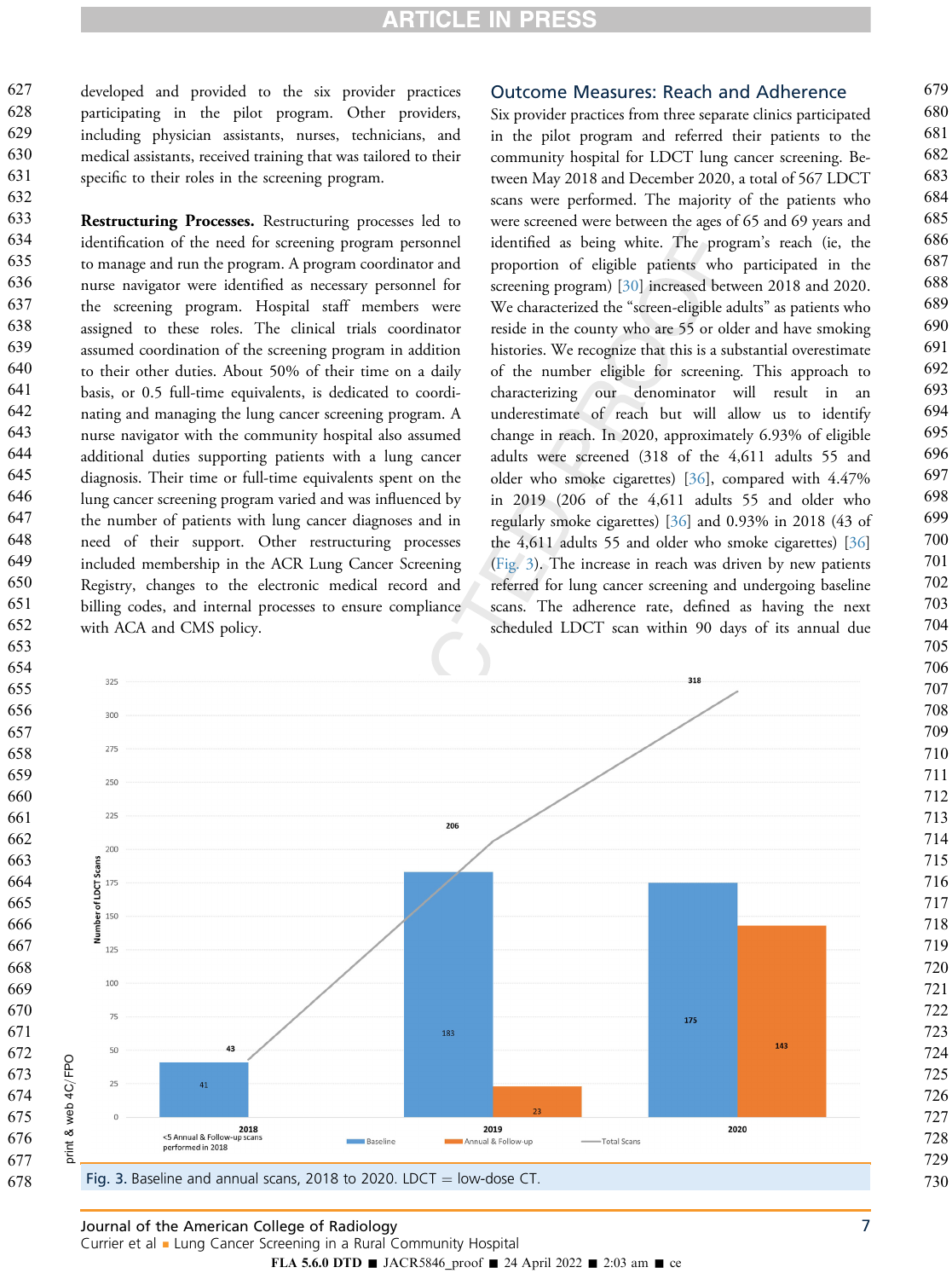**RTICLE I** 

#### 8O

date [[31\]](#page-12-17), also increased from 53.49% in 2019 (23 followup scans in 2020, 43 baseline and annual follow-up scans in 2019) to 69.42% in 2020 (143 annual scans performed in 2020, 206 baseline and annual follow-up scans performed in 2019) [\(Fig. 3](#page-8-0)). 732 734 735

731

733

The majority of LDCT scans occurring between 2018 and 2020 had negative findings (Lung-RADS 1;  $n = 141$ ) or findings that were benign in appearance or behavior, with  $\langle 1\%$  chance of malignancy (Lung-RADS 2; n = 339) [[33\]](#page-12-19). During the same time frame, 55 scans were classified as having probably benign results, with a 1% to 2% chance of malignancy (Lung-RADS 3) [[33\]](#page-12-19). Patients with scans categorized as Lung-RADS 3 were referred for 6-month follow-up LDCT scans. Between 2018 and 2020, 30 scans were categorized as having suspicious or very suspicious findings (Lung-RADS 4A, 4B, or 4X), and 2 scans performed in 2019 had indeterminate results. Between 2018 and 2020, a total of 17 scans were classified as Lung-RADS 4A, probably suspicious with a 5% to 15% chance of malignancy. Lung-RADS 4A indicates that solid nodules were detected (eg,  $\geq 8$  to <15 mm at baseline or growing  $<8$  mm or new 6 to  $<8$  mm) or subsolid nodules (eg,  $\geq 6$  mm with solid component  $\geq 6$  mm to <8 mm or with a new or growing <4-mm solid component) were detected [[33\]](#page-12-19). Patients with scans categorized as Lung-RADS 4A were referred for 3-month follow-up LDCT screening. Five scans (1 in 2018 and 2 in 2019 and 2020) were classified as Lung-RADS 4B, with a >15% chance of malignancy. The Lung-RADS 4B category is characterized by the detection of solid nodules (ie,  $\geq$ 15 mm at baseline or new or growing and  $\geq 8$  mm) or subsolid nodules (ie, solid component  $\geq 8$  mm or new or growing  $\geq 4$  mm solid component) [[29\]](#page-12-15). A total of 8 scans (1 in 2018, 5 in 2019, and 2 in 2020) received a Lung-RADS 4X classification of being suspicious, with a >15% chance of malignancy. The Lung-RADS 4X classification signifies an increased suspicion of malignancy where spiculation, ground-glass nodules that double in size in 1 year, and/or enlarged regional lymph nodes are detected on the LDCT scan [[33\]](#page-12-19). Patients with Lung-RADS 4B and 4X classification were referred for additional diagnostic imaging and/or tissue sampling. The distribution of scans by year and by Lung-RADS assessment category is shown in [Table 2](#page-9-0). 736 737 738 739 740 741 742 743 744 745 746 747 748 749 750 751 752 753 754 755 756 757 758 759 760 761 762 763 764 765 766 767 768 769 770 771 772 773 774 775

Lung cancer was detected in 2.11% (12 patients) of the 567 scans performed over the 3-year period from 2018 to 2020. Of those persons who received a lung cancer diagnoses, lung cancer was detected at stage I or stage II in 66.66% of patients ( $n = 8$ ) and at stage IV in 16.66% of patients ( $n = 2$ ). Cancer types identified included squamous cell  $(33\%$  [n = 4]) and small cell  $(33\% \; [n = 4])$ .

<span id="page-9-0"></span>

| ဗီ            |                                                                                                              |                 |                 |                      |                         |                               | 783                      |
|---------------|--------------------------------------------------------------------------------------------------------------|-----------------|-----------------|----------------------|-------------------------|-------------------------------|--------------------------|
|               | <b>Total Scans</b><br>by Year                                                                                | $\frac{1}{4}$   | 206             | $\frac{8}{3}$        | 567                     | 784<br>785<br>786<br>787      |                          |
| Indeterminate |                                                                                                              | వ్              | $\circ$         | 100                  | $\circ$                 | n < 5(2)                      | 788<br>789<br>790        |
|               |                                                                                                              | C               | $\circ$         | n < 5                | $\circ$                 |                               | 791<br>792<br>793<br>794 |
|               | Lung-RADS 4X:<br>Very Suspicious                                                                             | వ్              | 12.50           | 62.50                | 25                      | $\infty$                      | 795<br>796<br>797        |
|               |                                                                                                              | ⊂               |                 | Б                    | LN<br>$\vee$            |                               | 798<br>799<br>800        |
|               | Lung-RADS<br>Suspicious<br>4B: Very<br>Suspicious<br>RADS 4A:<br>Lung-<br>Lung-RADS<br>3: Probably<br>Benign | వ్              | 20              | $\overline{Q}$<br>LN | $\overline{0}$<br>LN    | LN                            | 801<br>802<br>803<br>804 |
|               |                                                                                                              | $\subset$       |                 | $\vee$<br>$\subset$  | $\vee$<br>$\subset$     |                               | 805<br>806<br>807        |
|               |                                                                                                              | ৯               | 11.76           | 47.06                | 41.18                   | $\overline{1}$                | 808<br>809<br>810        |
|               |                                                                                                              | $\subset$<br>వ్ | $\sim$<br>16.36 | $\infty$<br>40.00    | $\overline{ }$<br>43.64 |                               | 811<br>812<br>813        |
|               |                                                                                                              | ⊂               | $\circ$         | 22                   | 24                      | 55                            | 814<br>815<br>816<br>817 |
|               | Appearance/<br>ung-RADS<br>2: Benign<br>Behavior                                                             | ℅               | 5.60            | 34.81                | 59.59                   |                               | 818<br>819<br>820        |
|               |                                                                                                              | C               | $\overline{0}$  | 118                  | 202                     | 339                           | 821<br>822<br>823<br>824 |
|               | : Negative<br>Lung-RADS                                                                                      | ಸಿ              | 7.80            | 34.75                | 57.45                   | 141                           | 825<br>826<br>827        |
|               |                                                                                                              | C               |                 | $\overline{6}$       | $\overline{\infty}$     |                               | 828<br>829<br>830        |
|               |                                                                                                              | Year            | 2018            | 2019                 | 2020                    | scans by<br>category<br>Total | 831<br>832<br>833<br>834 |

### 8 Journal of the American College of Radiology

834

FLA 5.6.0 DTD  $\blacksquare$  JACR5846\_proof  $\blacksquare$  24 April 2022  $\blacksquare$  2:03 am  $\blacksquare$  ce

Table 2.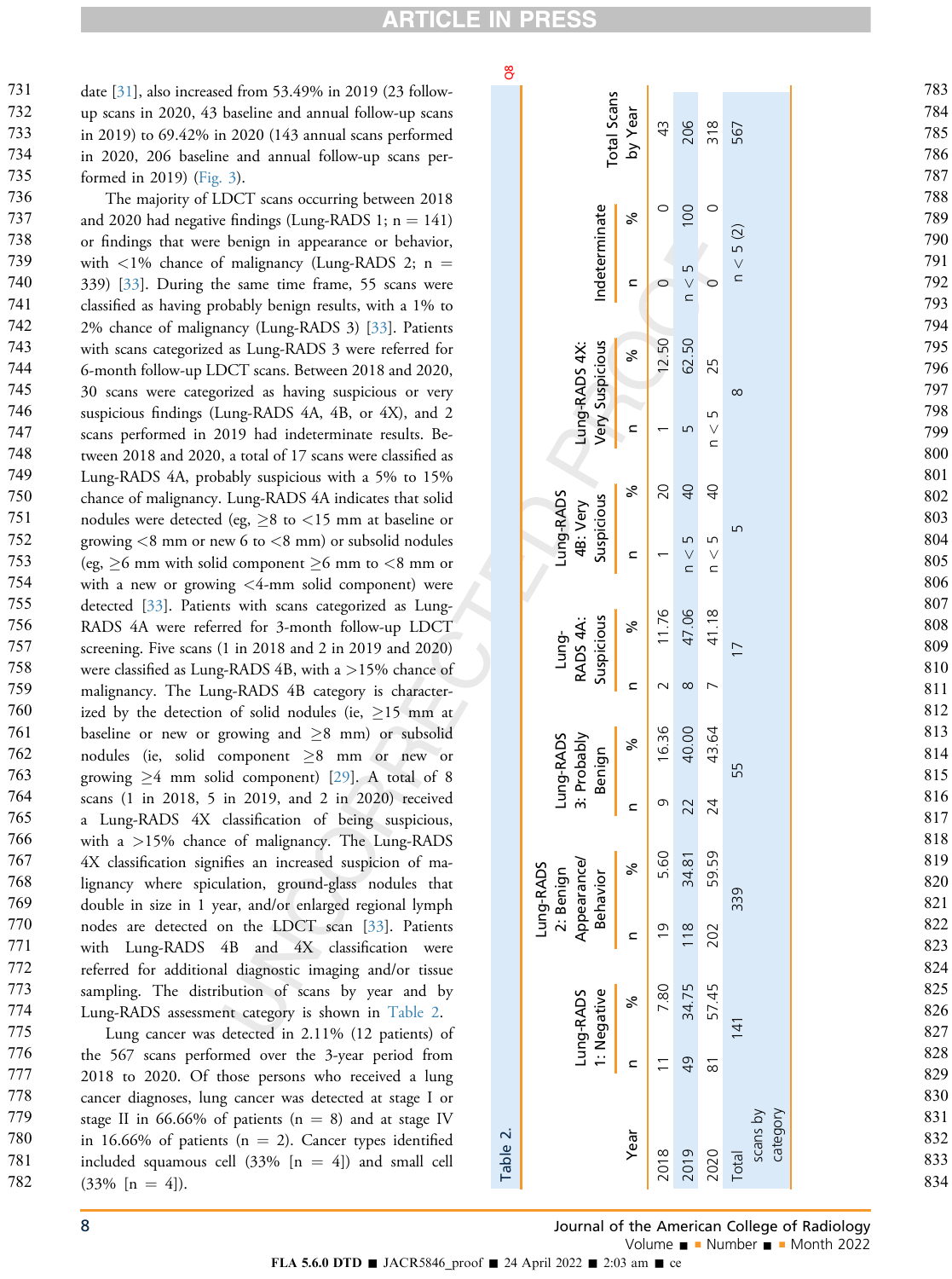#### **DISCUSSION** 835

We presented here the successful implementation of an LDCT screening program in a rural hospital. The intervention consisted of following recommendations for an efficient and effective lung cancer screening that included (1) accurately identify patients eligible for screening, (2) provide access to screening at qualified facilities for eligible patients, (3) ensure appropriate follow-up for positive and negative screening results, (4) promote continuous quality improvement of screening programs and downstream care, and (5) provide smoking cessation support for all current smokers [\[21](#page-12-9)]. The multifaceted implementation strategy consisted of planning, education, and restructuring processes that were followed. Implementation processes and program outcomes were measured. 836 837 838 839 840 841 842 843 844 845 846 847 848 849

This community hospital's approach to LDCT lung cancer screening as a cohesive continuum was an intentional choice. Guided by five standards for effective and efficient LDCT screening, primary and specialty care along with health care administrators worked collaboratively through an intentional implementation strategy consisting of planning, education, and restructuring processes to develop and implement lung cancer screening that supported patients through the entire process, from prescreening shared decision making with their providers through postscreening coordinated follow-up care that included access to smoking cessation support. Collaboration among administrators and specialty care providers, primary care, and community stakeholders ensured that the program met the needs of the community and was driven by quality improvement and that patient- and system-level barriers to accessing screening were removed. 850 851 852 853 854 855 856 857 858 859 860 861 862 863 864 865 866

A total of 567 scans were performed over the 3-year period of the pilot program. The LDCT lung cancer screening program's reach increased from 0.93% in 2018, the year the program was implemented, to screening 6.9% of eligible adults in 2020. The adherence rate to follow-up scans increased from 51% in 2019 to 60% in 2020. Cancer was detected in 2.11% or 12 patients between 2018 and 2020. 867 868 869 870 871 872 873 874

Provider awareness and communication are critical, as screening relies on primary care to refer patients who are at high risk for lung cancer [[37\]](#page-12-23). Through grand rounds and other tailored outreach activities, the community hospital successfully augmented PCP awareness of lung cancer incidence and mortality in the region, the availability of LDCT screening, and referral eligibility per the USPSTF grade B screening recommendation. Furthermore, PCPs participated on two separate multidisciplinary planning committees that provided guidance on the implementation strategy's planning, education, and restructuring processes. 875 876 877 878 879 880 881 882 883 884 885 886

Through their contributions, PCPs were informed and engaged in the LDCT screening program's objective to improve lung cancer health outcomes through early detection.

Revision of the USPSTF 2013 grade B recommendation, coupled with Medicaid and ACA policy changes, LDCT screening reimbursement policy significantly increased the availability of lung cancer screening in rural communities [\[17](#page-12-5)]. The expansion of LDCT screening in rural communities presents an opportunity to improve lung cancer survival rates through early detection. However, ineffective screening in community hospital settings threaten the enormous lifesaving potential of LDCT screening. Consequences of an ineffective and inefficient LDCT program include using the wrong criteria to define "high risk," such that the wrong patients are screened; fragmented or error-prone reporting systems; uncoordinated patient care after LDCT screening; and neglecting to consider the importance of smoking cessation support.

A notable strength of the implementation strategy, which encompassed planning, education, and restructuring processes, was the intentional involvement of multidisciplinary stakeholders in the screening program's design. This approach engaged a broad cross-section of community stakeholders to come together to reduce lung cancer mortality and improve lung cancer outcomes in their area through early detection. In addition to fostering community ownership of the lung cancer screening program, this multidisciplinary community stakeholder approach facilitated planning, education, and restructuring processes that incorporated several different areas of expertise and leveraged local community knowledge. The result was a screening program that is intentionally responsive to the unique contexts of a rural area with a high percentage of smokers.

A notable weakness of this approach was the reliance on a lung screening program champion who led the community engagement effort. The program's champion was a respected physician in the community and successfully garnered support for the program and participation in the multifaceted implementation strategy by area providers participating on the community-clinical advisory group and lung cancer screening committee. However, when the screening program's champion moved out of the area, a leadership void was created.

#### Recommendations

The following are a series of recommendations based on this community hospital's experience designing and implementing a lung cancer program using LDCT.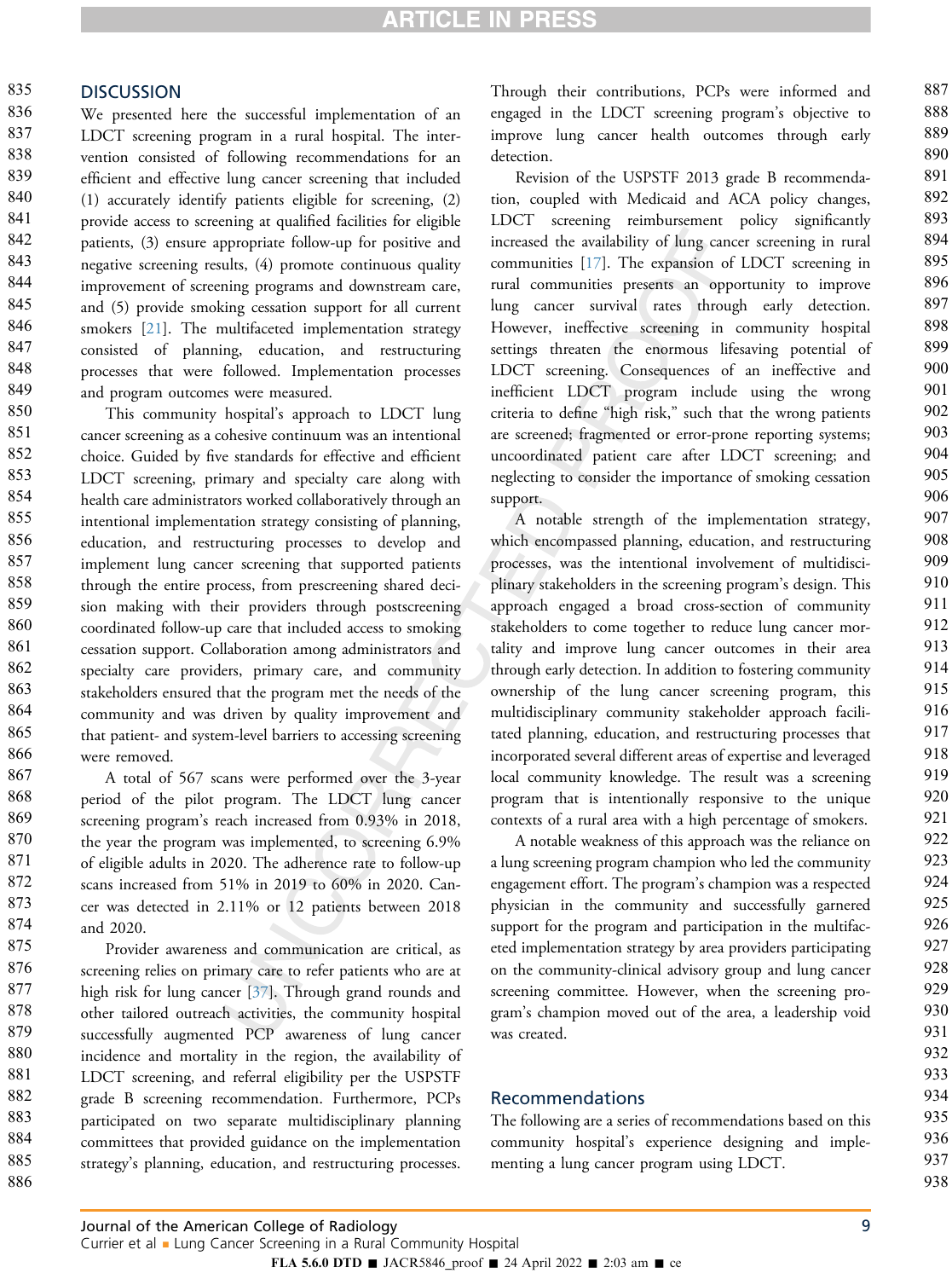- 1. Approach the development of a lung cancer screening program as an interrelated series of components within an overarching program oriented toward process improvement (ie, prescreening, screening, postscreening follow-up care for normal and abnormal results, and smoking cessation support and annual follow-up scans). 939 940 941 942 943 944
- 2. Position PCPs as key stakeholders in the LDCT lung cancer screening program and create opportunities for primary and specialty care to collaborate around program design, workflow processes, and outcome assessment. 945 946 947 948
- 3. Have a dedicated LDCT program coordinator to manage all aspects of the lung cancer screening program. The screening program coordinator assumed this role in addition to their other duties. The coordinator reported that 50% of their job involved managing the lung cancer screening program. Their recommendation after 3 years of working within this model is that a dedicated program coordinator solely focused on the program's operations is an important component of a lung cancer screening program. 949 950 951 952 953 954 955 956 957 958
- 4. Strategically position change agents who have influence and decision-making authority in both internal and outward-facing community LDCT planning committees. This recommendation is aimed at ensuring consistency in communication and accountability across stakeholder groups, including primary care. The inclusion of multiple change agents on these committees acts as a safety-net strategy to ensure that program design, planning, and implementation continue uninterrupted should personnel changes occur. 959 960 961 962 963 964 965 966 967 968

### **CONCLUSION**

969 970 971

Lung cancer is the leading cause of cancer-related mortality in Oregon and nationally, with four in five lung cancer deaths in Oregon related to tobacco smoking [[1\]](#page-11-0). Early detection is imperative in improving lung cancer survival rates and has the potential to save lives  $[6,7]$  $[6,7]$  $[6,7]$  $[6,7]$ . An effective population-based lung cancer screening program has the potential to save many lives, if implemented properly. This rural community hospital's approach involved uniting primary care, specialty care, and community stakeholders around a single goal of improving lung cancer outcomes through early detection. The implementation strategy was intentionally organized around five recommendations for an effective and efficient lung cancer screening program and involved planning, education, and restructuring processes. Significant stakeholder involvement on three separate committees ensured that the program's design was relevant to local community contexts and patient centered. As a result, the screening program's reach and adherence increased each year of the 3-year pilot program. 972 973 974 975 976 977 978 979 980 981 982 983 984 985 986 987 988 989 990

### TAKE-HOME POINTS

**n** LDCT lung cancer screening is an evidence-based approach to improving lung cancer survival rates through early detection.

- n Approaching LDCT lung cancer screening as a screening continuum, supporting patients from prescreening shared decision making with their PCPs through postscreening follow-up care and smoking cessation support, is a promising approach to facilitate an effective and efficient patient-centered screening program.
- n Uniting primary care, specialty care, and the community hospital cancer center in support of the LDCT screening program facilitated an effective and efficient lung cancer screening program by aligning clinicians and health care administrators around a single goal, to improve lung cancer outcomes through early detection.
- The LDCT lung cancer screening program discussed in this report is an example for replication for other rural community hospital settings. Approaching screening as a continuum, rather than an episodic radiology event, coupled with engagement of primary care in the planning and design of the screening program, facilitated alignment of specialty and primary care in a shared goal of accurately identifying high-risk individuals to screen and supporting them throughout the screening process.

### UNCITED REFERENCES

[26](#page-12-24)[,27](#page-12-25).

### <span id="page-11-0"></span>**REFERENCES**

- <span id="page-11-1"></span>1. Howlader N, Noone AM, Krapcho M, et al, eds. SEER cancer statistics review (CSR), 1975-2018. Available at: [https://seer.cancer.gov/](https://seer.cancer.gov/csr/1975_2018/) [csr/1975\\_2018/](https://seer.cancer.gov/csr/1975_2018/).
- <span id="page-11-2"></span>2. Roberts ME, Doogan NJ, Kurti AN, et al. Rural tobacco use across the United States: how rural and urban areas differ, broken down by census regions and divisions. Health Place 2016;39:153-9.
- 3. Henley SJ, Anderson RN, Thomas CC, Massetti GM, Peaker B, Richardson LC. Invasive cancer incidence 2004-2013, and deaths 2006-2015, in nonmetropolitan and metropolitan counties—United States. MMWR Surveill Summ 2017;66:1-13.
- <span id="page-11-4"></span><span id="page-11-3"></span>4. Zahnd WE, Fogleman AJ, Jenkins WD. Rural–urban disparities in stage of diagnosis among cancers with preventive opportunities. Am J Prev Med 2018;54:688-98.
- 5. Oregon Health & Science University, Oregon Office of Rural Health. About rural and frontier data. Available at: [https://www.ohsu.edu/](https://www.ohsu.edu/oregon-office-of-rural-health/about-rural-and-frontier-data) oregon-offi[ce-of-rural-health/about-rural-and-frontier-data](https://www.ohsu.edu/oregon-office-of-rural-health/about-rural-and-frontier-data). Accessed June 30, 2021.
- <span id="page-11-5"></span>6. Noone AM, Howlader N, Krapcho M, et al. SEER cancer statistics review (CSR) 1975-2015. Available at: [https://seer.cancer.gov/csr/](https://seer.cancer.gov/csr/1975_2015/) [1975\\_2015/](https://seer.cancer.gov/csr/1975_2015/). Accessed April 12, 2022.